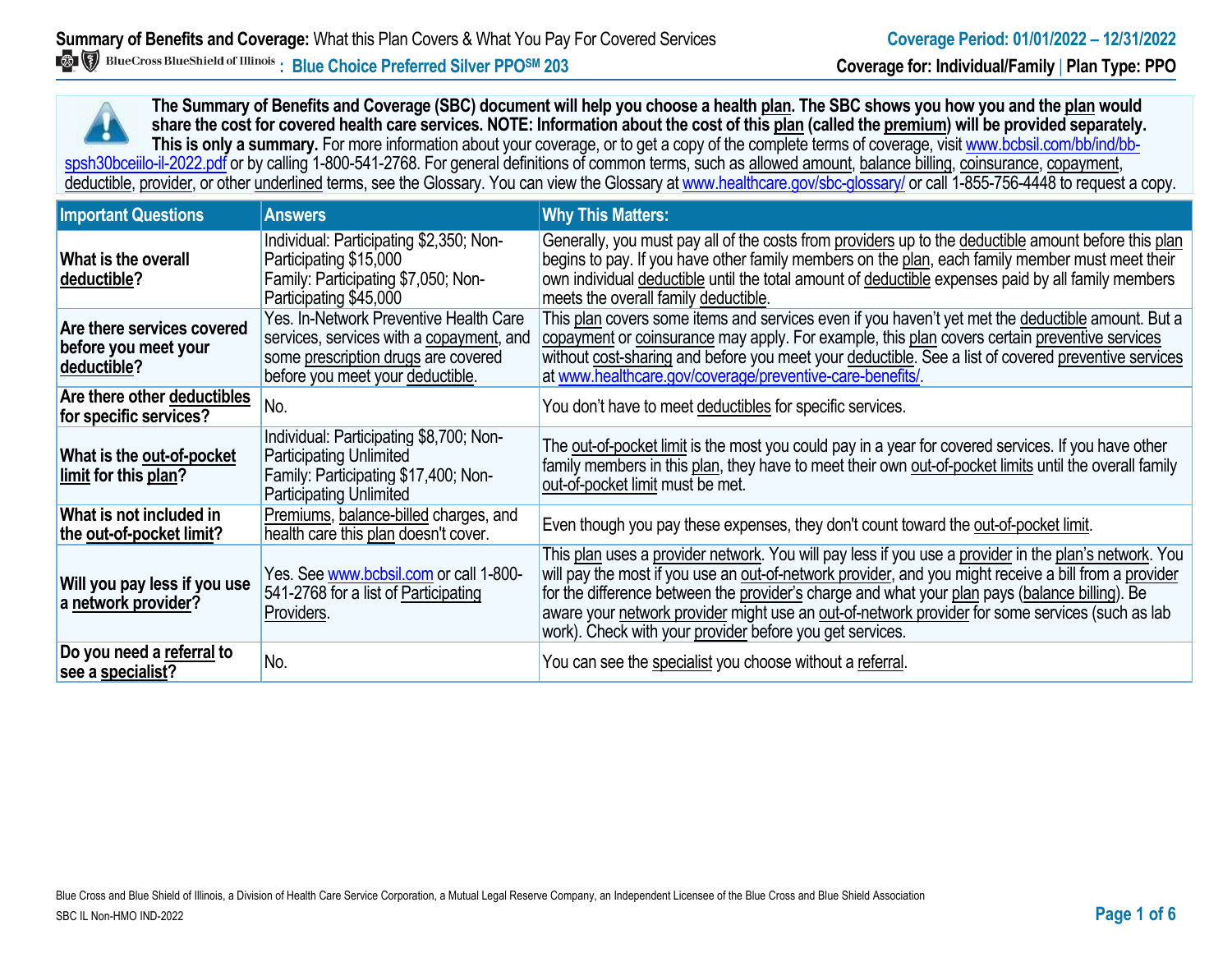

All **copayment** and **coinsurance** costs shown in this chart are after your **deductible** has been met, if a **deductible** applies.

|                                       |                                              | <b>What You Will Pay</b>                                               |                                                              |                                                                                                                                                                    |
|---------------------------------------|----------------------------------------------|------------------------------------------------------------------------|--------------------------------------------------------------|--------------------------------------------------------------------------------------------------------------------------------------------------------------------|
| <b>Common</b><br><b>Medical Event</b> | <b>Services You May Need</b>                 | <b>Participating Provider</b><br>(You will pay the least)              | <b>Non-Participating Provider</b><br>(You will pay the most) | <b>Limitations, Exceptions, &amp; Other</b><br><b>Important Information</b>                                                                                        |
|                                       | injury or illness                            | Primary care visit to treat an \$15/visit; deductible does not apply   | 50% coinsurance                                              | Virtual Visits: \$15/visit. See your benefit<br>booklet* for details.                                                                                              |
| If you visit a health care            | Specialist visit                             | 50% coinsurance                                                        | 50% coinsurance                                              | None                                                                                                                                                               |
| provider's office or<br>clinic        | Preventive care/screening/<br>immunization   | No Charge; deductible does not apply 50% coinsurance                   |                                                              | You may have to pay for services that<br>aren't preventive. Ask your provider if the<br>services needed are preventive. Then<br>check what your plan will pay for. |
|                                       | Diagnostic test (x-ray, blood<br>work)       | Freestanding Facility: 30%<br>coinsurance<br>Hospital: 50% coinsurance | 50% coinsurance                                              | Preauthorization may be required; see your<br>benefit booklet* for details.                                                                                        |
| If you have a test                    | Imaging (CT/PET scans,<br>MRI <sub>s</sub> ) | Freestanding Facility: 30%<br>coinsurance<br>Hospital: 50% coinsurance | 50% coinsurance                                              | Preauthorization may be required; see your<br>benefit booklet <sup>*</sup> for details.                                                                            |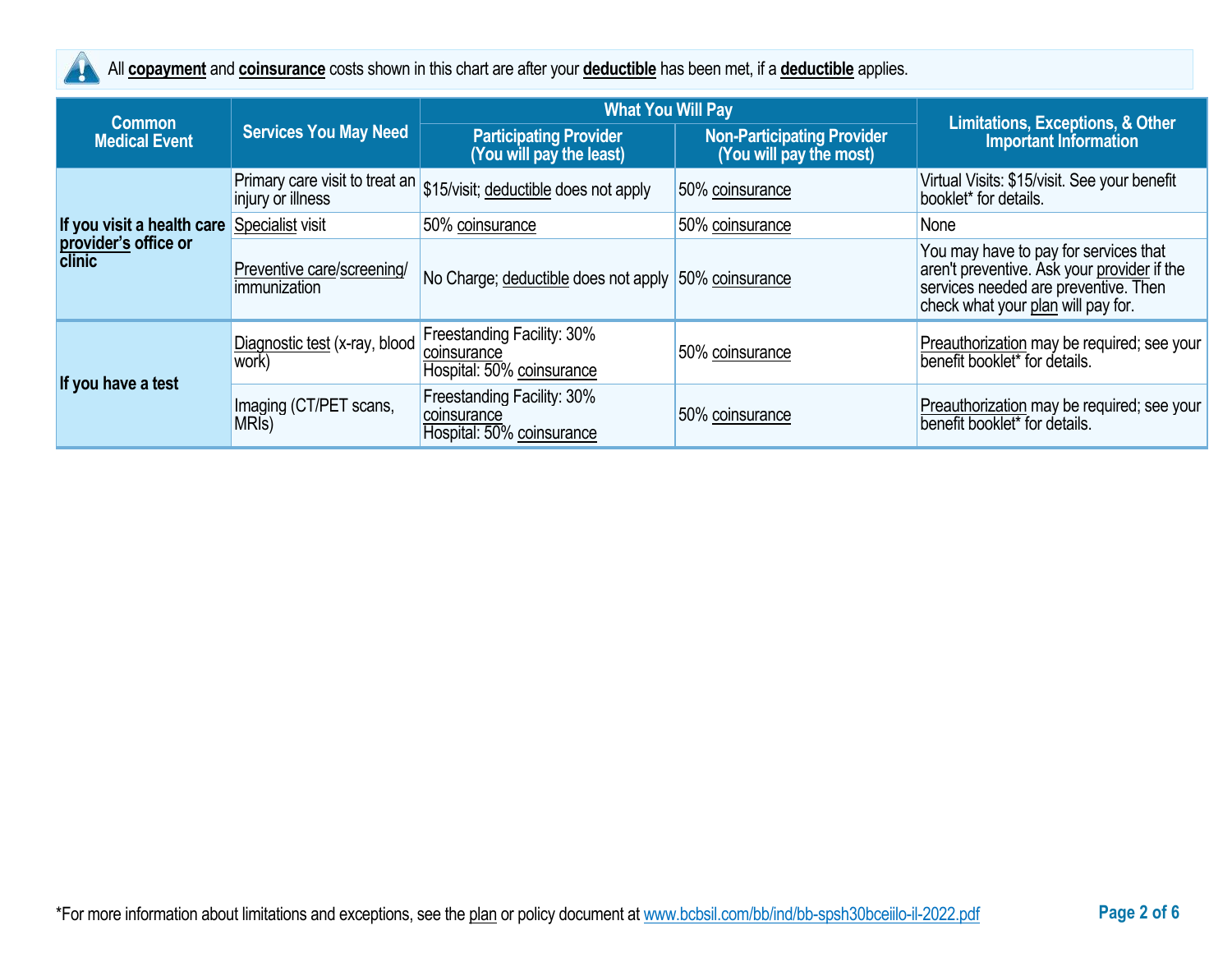| <b>Common</b>                                              |                                                   | <b>What You Will Pay</b><br><b>Non-Participating Provider</b><br><b>Participating Provider</b><br>(You will pay the least)<br>(You will pay the most) |                                                          | <b>Limitations, Exceptions, &amp; Other</b><br><b>Important Information</b>                                                                                                            |  |
|------------------------------------------------------------|---------------------------------------------------|-------------------------------------------------------------------------------------------------------------------------------------------------------|----------------------------------------------------------|----------------------------------------------------------------------------------------------------------------------------------------------------------------------------------------|--|
| <b>Medical Event</b>                                       | <b>Services You May Need</b>                      |                                                                                                                                                       |                                                          |                                                                                                                                                                                        |  |
|                                                            | Preferred generic drugs                           | Retail - Preferred - \$5/prescription<br>Non-Preferred - \$10/prescription<br>Mail - \$15/prescription; deductible<br>does not apply                  | Retail - \$10/prescription; deductible<br>does not apply | Limited to a 30-day supply at retail (or a 90-<br>day supply at a network of select retail<br>pharmacies). Up to a 90-day supply at mail<br>order. Specialty drugs limited to a 30-day |  |
| If you need drugs to<br>treat your illness or<br>condition | Non-preferred generic<br>drugs                    | Retail - Preferred - \$15/prescription<br>Non-Preferred - \$25/prescription<br>Mail - \$45/prescription; deductible<br>does not apply                 | Retail - \$25/prescription; deductible<br>does not apply | supply.<br>Payment of the difference between the cost<br>of a brand name drug and a generic may<br>also be required if a generic drug is<br>available.                                 |  |
| More information about<br>prescription drug                | Preferred brand drugs                             | Preferred - 30% coinsurance<br>Non-Preferred - 35% coinsurance                                                                                        | Retail - 35% coinsurance                                 | All Out-of-Network prescriptions are subject<br>to a 50% additional charge after the                                                                                                   |  |
| coverage is available at<br>www.bcbsil.com/rx22            | Non-preferred brand drugs                         | Preferred - 35% coinsurance<br>Non-Preferred - 40% coinsurance                                                                                        | Retail - 40% coinsurance                                 | applicable copayment/coinsurance.<br>Additional charge will not apply to any<br>deductible or out-of-pocket amounts.                                                                   |  |
|                                                            | Preferred specialty drugs                         | 45% coinsurance                                                                                                                                       | 45% coinsurance                                          | The amount you may pay per 30-day                                                                                                                                                      |  |
|                                                            | Non-preferred specialty<br>drugs                  | 50% coinsurance                                                                                                                                       | 50% coinsurance                                          | supply of a covered insulin drug, regardless<br>of quantity or type, shall not exceed \$100,<br>when obtained from a Preferred<br>Participating or Participating Pharmacy.             |  |
| If you have outpatient<br>surgery                          | Facility fee (e.g.,<br>ambulatory surgery center) | Freestanding Facility: \$600/visit plus<br>30% coinsurance<br>Hospital: \$600/visit plus 50%<br>coinsurance                                           | \$2,000/visit plus 50% coinsurance                       | Preauthorization may be required.<br>For Outpatient Infusion Therapy, see your<br>benefit booklet* for details.                                                                        |  |
|                                                            | Physician/surgeon fees                            | \$200/visit plus 50% coinsurance                                                                                                                      | 50% coinsurance                                          |                                                                                                                                                                                        |  |
|                                                            | <b>Emergency room care</b>                        | \$1,000/visit plus 50% coinsurance                                                                                                                    | \$1,000/visit plus 50% coinsurance                       | Per occurrence copayment waived upon<br>inpatient admission.                                                                                                                           |  |
| If you need immediate<br>medical attention                 | <b>Emergency medical</b><br>transportation        | 50% coinsurance                                                                                                                                       | 50% coinsurance                                          | Preauthorization may be required for non-<br>emergency transportation; see your benefit<br>booklet* for details.                                                                       |  |
|                                                            | Urgent care                                       | \$15/visit; deductible does not apply                                                                                                                 | 50% coinsurance                                          | None                                                                                                                                                                                   |  |
| If you have a hospital<br>stay                             | Facility fee (e.g., hospital<br>room)             | \$850/visit plus 50% coinsurance                                                                                                                      | \$2,000/visit plus 50% coinsurance                       | Preauthorization required. Preauthorization<br>penalty: \$1,000 or 50% of the eligible<br>charge In-Network, \$500 Out-of-Network.<br>See your benefit booklet* for details.           |  |
|                                                            | Physician/surgeon fees                            | 50% coinsurance                                                                                                                                       | 50% coinsurance                                          | Preauthorization required.                                                                                                                                                             |  |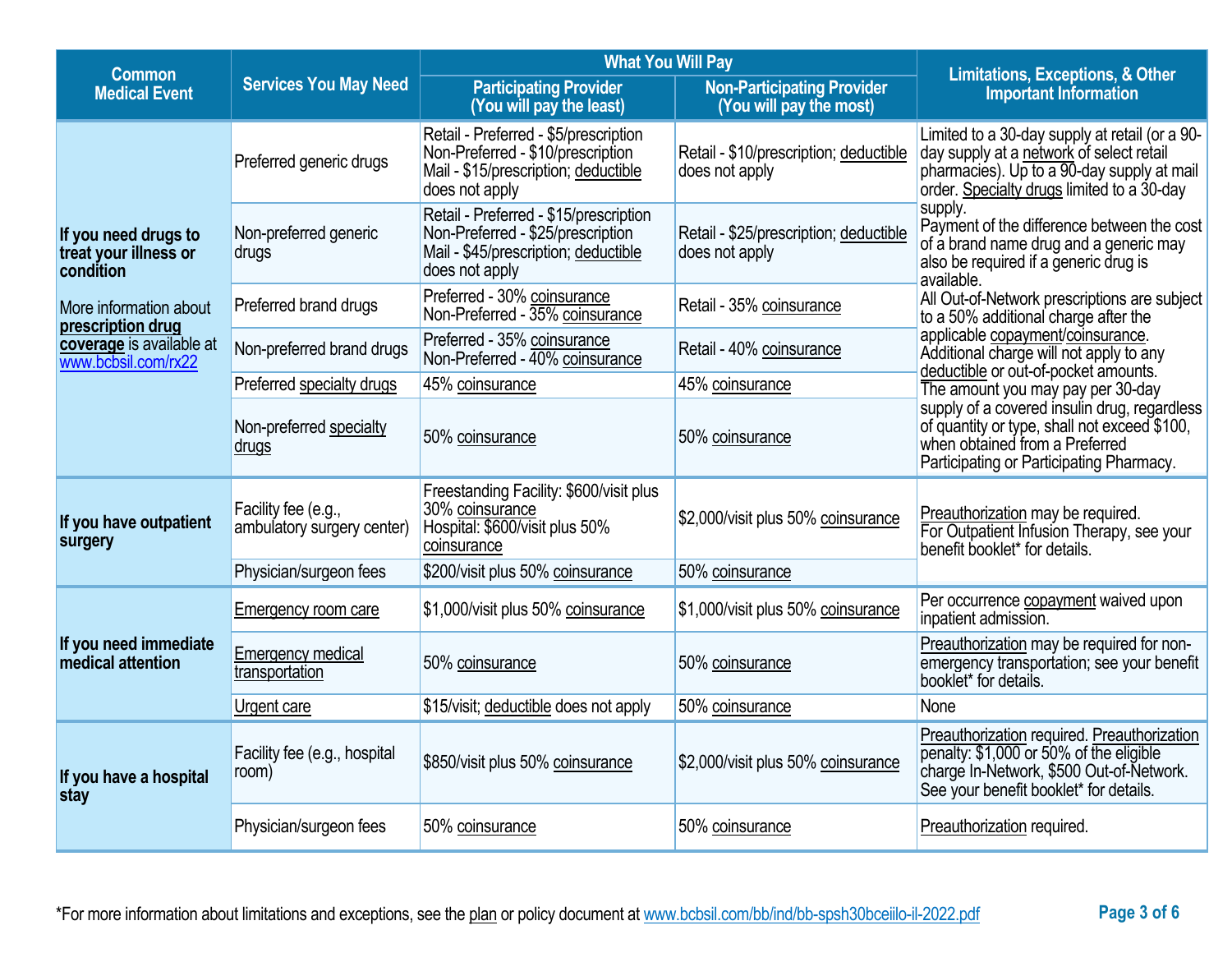| <b>What You Will Pay</b><br><b>Common</b><br><b>Services You May Need</b><br><b>Participating Provider</b><br><b>Medical Event</b><br>(You will pay the least) |                                              |                                                                                        | <b>Limitations, Exceptions, &amp; Other</b>                           |                                                                                                                                                                                                                                                            |  |
|----------------------------------------------------------------------------------------------------------------------------------------------------------------|----------------------------------------------|----------------------------------------------------------------------------------------|-----------------------------------------------------------------------|------------------------------------------------------------------------------------------------------------------------------------------------------------------------------------------------------------------------------------------------------------|--|
|                                                                                                                                                                |                                              |                                                                                        | <b>Non-Participating Provider</b><br>(You will pay the most)          | <b>Important Information</b>                                                                                                                                                                                                                               |  |
| If you need mental<br>health, behavioral<br>health, or substance                                                                                               | Outpatient services                          | 50% coinsurance for office visits; 30%<br>coinsurance for other outpatient<br>services | 50% coinsurance                                                       | Preauthorization may be required; see your<br>benefit booklet* for details.                                                                                                                                                                                |  |
| abuse services                                                                                                                                                 | Inpatient services                           | \$850/visit plus 50% coinsurance                                                       | \$2,000/visit plus 50% coinsurance                                    | Preauthorization required.                                                                                                                                                                                                                                 |  |
|                                                                                                                                                                | Office visits                                | Primary Care: \$15; deductible does<br>not apply<br>Specialist: 50% coinsurance        | 50% coinsurance                                                       | Copayment applies to first prenatal visit<br>(per pregnancy). Cost sharing does not<br>apply for preventive services. Depending                                                                                                                            |  |
| If you are pregnant                                                                                                                                            | Childbirth/delivery<br>professional services | 50% coinsurance                                                                        | 50% coinsurance                                                       | on the type of services, deductible may<br>apply. Maternity care may include tests and                                                                                                                                                                     |  |
|                                                                                                                                                                | Childbirth/delivery facility<br>services     | \$850/visit plus 50% coinsurance                                                       | \$2,000/visit plus 50% coinsurance                                    | services described elsewhere in the SBC<br>(i.e., ultrasound).                                                                                                                                                                                             |  |
|                                                                                                                                                                | Home health care                             | 50% coinsurance                                                                        | 50% coinsurance                                                       | Preauthorization may be required.                                                                                                                                                                                                                          |  |
| If you need help                                                                                                                                               | <b>Rehabilitation services</b>               | 50% coinsurance<br>50% coinsurance                                                     |                                                                       | Preauthorization may be required.                                                                                                                                                                                                                          |  |
| recovering or have                                                                                                                                             | <b>Habilitation services</b>                 | 50% coinsurance                                                                        | 50% coinsurance                                                       |                                                                                                                                                                                                                                                            |  |
| other special health<br>needs                                                                                                                                  | Skilled nursing care                         | 50% coinsurance                                                                        | 50% coinsurance                                                       | Preauthorization may be required.                                                                                                                                                                                                                          |  |
|                                                                                                                                                                | Durable medical equipment                    | 50% coinsurance                                                                        | 50% coinsurance                                                       | Preauthorization may be required.                                                                                                                                                                                                                          |  |
|                                                                                                                                                                | Hospice services                             | 50% coinsurance                                                                        | 50% coinsurance                                                       | Preauthorization may be required.                                                                                                                                                                                                                          |  |
| If your child needs<br>dental or eye care                                                                                                                      | Children's eye exam                          | No Charge; deductible does not apply                                                   | Up to a \$30 reimbursement is<br>available; deductible does not apply | One visit per year. Out-of-Network<br>reimbursement will not exceed the retail<br>cost. See your benefit booklet* (Pediatric<br>Vision Care Benefits) for details.                                                                                         |  |
|                                                                                                                                                                | Children's glasses                           | No Charge; deductible does not apply                                                   | Up to a \$75 reimbursement is<br>available; deductible does not apply | One pair of glasses per year up to age 19.<br>Reimbursement for frames, lenses and lens<br>options purchased Out-of-Network is<br>available (not to exceed the retail cost). See<br>your benefit booklet* (Pediatric Vision Care<br>Benefits) for details. |  |
|                                                                                                                                                                | Children's dental check-up                   | Not Covered                                                                            | <b>Not Covered</b>                                                    | None                                                                                                                                                                                                                                                       |  |

# **Excluded Services & Other Covered Services:**

| Services Your Plan Generally Does NOT Cover (Check your policy or plan document for more information and a list of any other excluded services.) |                                                    |                      |  |
|--------------------------------------------------------------------------------------------------------------------------------------------------|----------------------------------------------------|----------------------|--|
| Acupuncture                                                                                                                                      | Long-term care                                     | Routine eve care     |  |
| Dental care (Adult)                                                                                                                              | Non-emergency care when traveling outside the U.S. | Weight loss programs |  |

\*For more information about limitations and exceptions, see the plan or policy document at www.bcbsil.com/bb/ind/bb-spsh30bceiilo-il-2022.pdf **Page 4 of 6**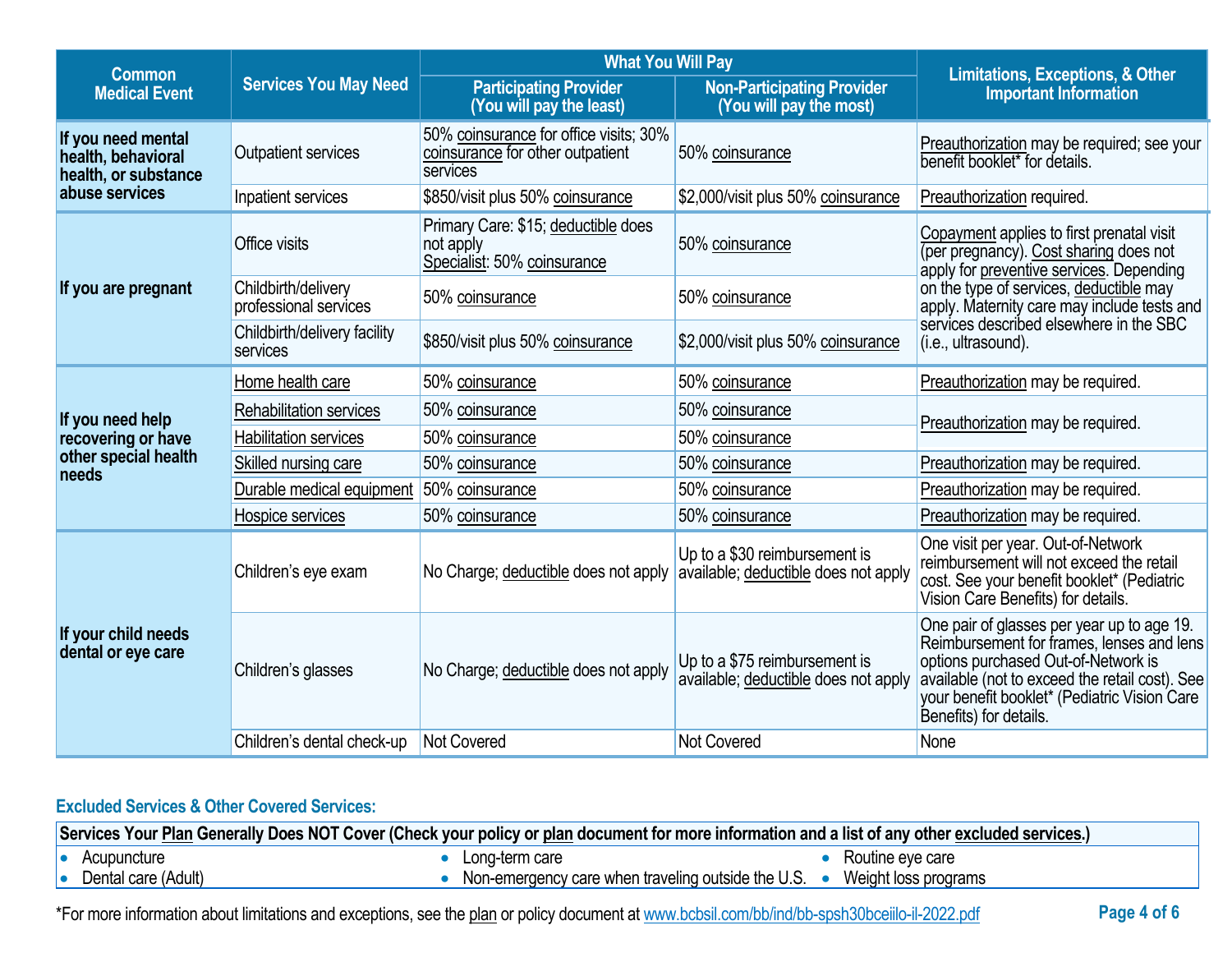| Other Covered Services (Limitations may apply to these services. This isn't a complete list. Please see your plan document.)                         |  |                                                                                                                                                                                                                                                                                                                                                   |  |                                                                                                                                                                  |
|------------------------------------------------------------------------------------------------------------------------------------------------------|--|---------------------------------------------------------------------------------------------------------------------------------------------------------------------------------------------------------------------------------------------------------------------------------------------------------------------------------------------------|--|------------------------------------------------------------------------------------------------------------------------------------------------------------------|
| Abortion care<br><b>Bariatric surgery</b><br>Chiropractic care (Chiropractic and Osteopathic<br>manipulation limited to 25 visits per calendar year) |  | Cosmetic surgery (only for the correction of congenital •<br>deformities or conditions resulting from accidental<br>injuries, scars, tumors, or diseases)<br>Hearing aids (for children 1 per ear every 24 months,<br>for adults up to \$2,500 per ear every 24 months)<br>Infertility treatment (covered for 4 procedures per<br>benefit period) |  | Private-duty nursing (with the exception of inpatient<br>private duty nursing)<br>Routine foot care (due to systemic disease and in<br>connection with diabetes) |

Your Rights to Continue Coverage: There are agencies that can help if you want to continue your coverage after it ends. The contact information for those agencies is: the plan at 1-800-541-2768. You may also contact your state insurance department at 1-877-527-9431. Other coverage options may be available to you, too, including buying individual insurance coverage through the Health Insurance Marketplace. For more information about the Marketplace, visi[t www.HealthCare.gov](http://www.healthcare.gov/) or call 1-800-318-2596.

Your Grievance and Appeals Rights: There are agencies that can help if you have a complaint against your plan for a denial of a claim. This complaint is called a grievance or appeal. For more information about your rights, look at the explanation of benefits you will receive for that medical claim. Your plan documents also provide complete information on how to submit a claim, appeal, or a grievance for any reason to your plan. For more information about your rights, this notice, or assistance, contact: Blue Cross and Blue Shield of Illinois at 1-800-541-2768 or visit [www.bcbsil.com,](http://www.bcbsil.com/) or contact the U.S. Department of Labor's Employee Benefits Security Administration at 1866-444-EBSA (3272) or visit [www.dol.gov/ebsa/healthreform.](http://www.dol.gov/ebsa/healthreform) Additionally, a consumer assistance program can help you file your appeal. Contact the Illinois Department of Insurance at (877) 527-9431 or visi[t http://insurance.illinois.gov.](http://insurance.illinois.gov/)

### **Does this plan provide Minimum Essential Coverage? Yes**

Minimum Essential Coverage generally includes plans, health insurance available through the Marketplace or other individual market policies, Medicare, Medicaid, CHIP, TRICARE, and certain other coverage. If you are eligible for certain types of Minimum Essential Coverage, you may not be eligible for the premium tax credit.

#### **Does this plan meet the Minimum Value Standards? Not Applicable**

If your plan doesn't meet the Minimum Value Standards, you may be eligible for a premium tax credit to help you pay for a plan through the Marketplace.

#### **Language Access Services:**

Spanish (Español): Para obtener asistencia en Español, llame al 1-800-541-2768. Tagalog (Tagalog): Kung kailangan ninyo ang tulong sa Tagalog tumawag sa 1-800-541-2768. Chinese (中文): 如果需要中文的帮助,请拨打这个号码 1-800-541-2768. Navajo (Dine): Dinek'ehgo shika at'ohwol ninisingo, kwiijigo holne' 1-800-541-2768.

*To see examples of how this plan might cover costs for a sample medical situation, see the next section.*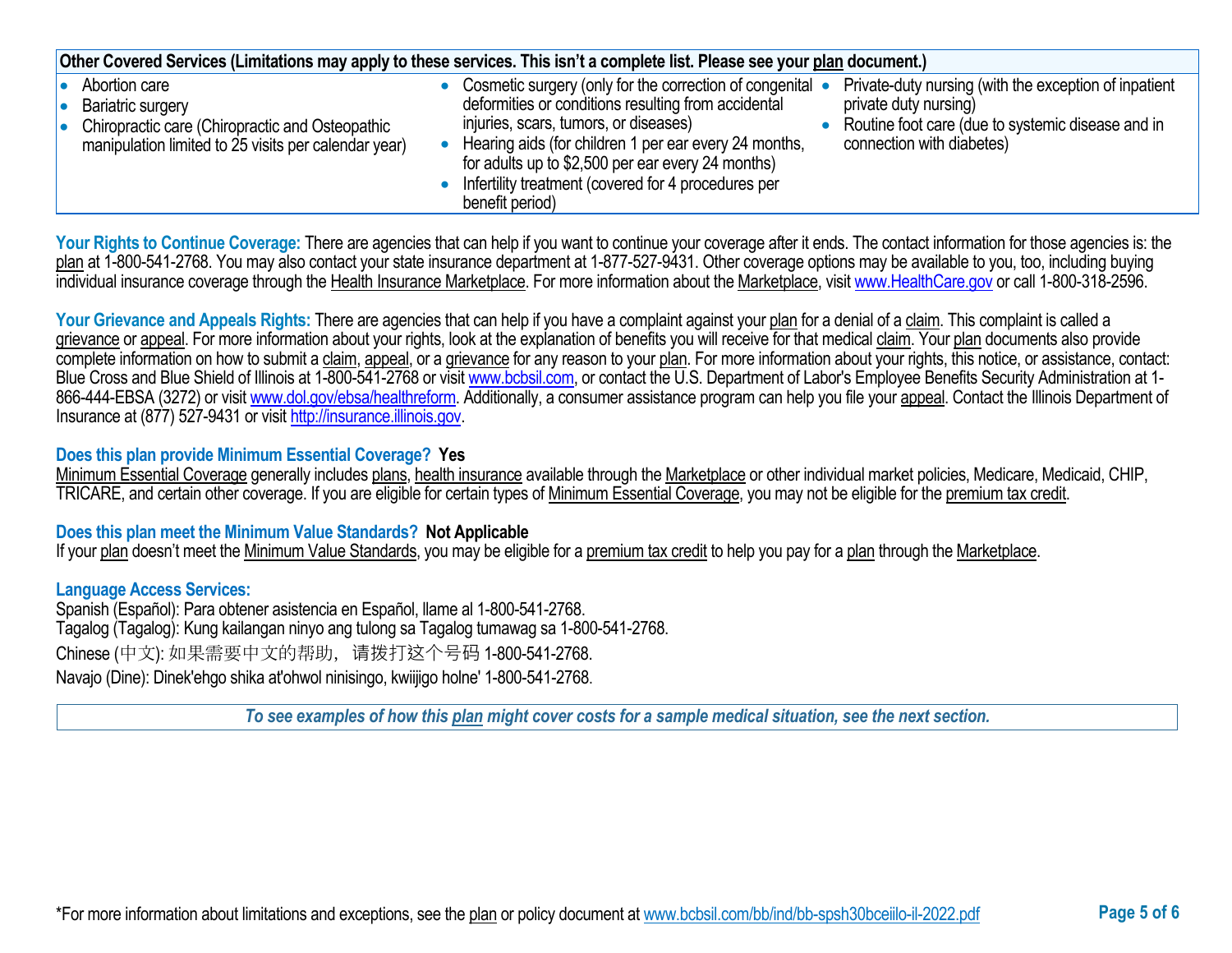### **About these Coverage Examples:**



**This is not a cost estimator.** Treatments shown are just examples of how this plan might cover medical care. Your actual costs will be different depending on the actual care you receive, the prices your providers charge, and many other factors. Focus on the cost-sharing amounts (deductibles, copayments and coinsurance) and excluded services under the plan. Use this information to compare the portion of costs you might pay under different health plans. Please note these coverage examples are based on self-only coverage.

### **Peg is Having a Baby** (9 months of in-network pre-natal care and a hospital delivery)

| The plan's overall deductible     | \$2,350   |
|-----------------------------------|-----------|
| Specialist coinsurance            | 50%       |
| ■ Hospital (facility) copay/coins | \$850+50% |
| Other coinsurance                 | 50%       |

# **This EXAMPLE event includes services like:**

Specialist office visits (*prenatal care)* Childbirth/Delivery Professional Services Childbirth/Delivery Facility Services Diagnostic tests (*ultrasounds and blood work)* Specialist visit *(anesthesia)* 

# **Total Example Cost \$12,700**

### **In this example, Peg would pay:**

| <b>Cost Sharing</b>        |         |
|----------------------------|---------|
| Deductibles                | \$2,350 |
| Copayments                 | \$900   |
| Coinsurance                | \$4,400 |
| What isn't covered         |         |
| Limits or exclusions       | \$60    |
| The total Peg would pay is | \$7,710 |

# **Managing Joe's Type 2 Diabetes** (a year of routine in-network care of a wellcontrolled condition)

| The plan's overall deductible                  | \$2,350   |
|------------------------------------------------|-----------|
| ■ Specialist coinsurance                       | 50%       |
| $\blacksquare$ Hospital (facility) copay/coins | \$850+50% |
| ■ Other coinsurance                            | 50%       |

### **This EXAMPLE event includes services like:**

Primary care physician office visits (*including disease education)* Diagnostic tests *(blood work)* Prescription drugs Durable medical equipment *(glucose meter)* 

# **Total Example Cost \$5,600**

#### **In this example, Joe would pay:**

| Cost Sharing               |         |
|----------------------------|---------|
| Deductibles                | \$2,350 |
| Copayments                 | \$200   |
| Coinsurance                | \$700   |
| What isn't covered         |         |
| Limits or exclusions       | \$20    |
| The total Joe would pay is | \$3,270 |

# **Mia's Simple Fracture** (in-network emergency room visit and follow up care)

| ■ The plan's overall deductible   | \$2,350   |
|-----------------------------------|-----------|
| ■ Specialist coinsurance          | 50%       |
| ■ Hospital (facility) copay/coins | \$850+50% |
| ■ Other coinsurance               | 50%       |

### **This EXAMPLE event includes services like:**

Emergency room care *(including medical supplies)* Diagnostic test *(x-ray)* Durable medical equipment *(crutches)* Rehabilitation services *(physical therapy)*

| <b>Total Example Cost</b> | \$2,800 |
|---------------------------|---------|
|---------------------------|---------|

### **In this example, Mia would pay:**

| <b>Cost Sharing</b>        |         |  |
|----------------------------|---------|--|
| <b>Deductibles</b>         | \$2,350 |  |
| Copayments                 | \$400   |  |
| Coinsurance                | \$40    |  |
| What isn't covered         |         |  |
| Limits or exclusions       | \$0     |  |
| The total Mia would pay is | \$2,790 |  |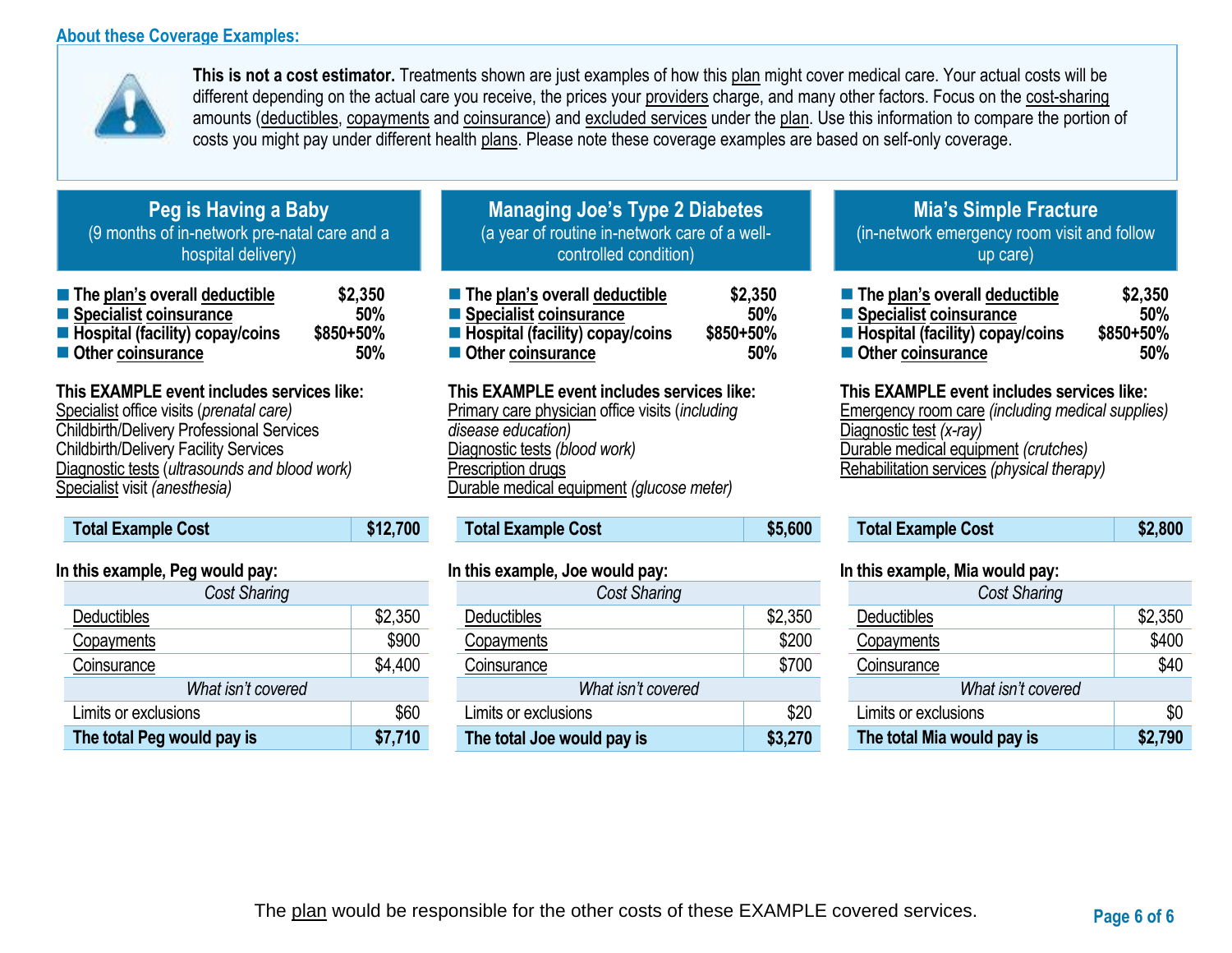

### Health care coverage is important for everyone.

We provide free communication aids and services for anyone with a disability or who needs language assistance.<br>We do not discriminate on the basis of race, color, national origin, sex, gender identity, age, sexual orientat health status or disability.

To receive language or communication assistance free of charge, please call us at 855-710-6984.

If you believe we have failed to provide a service, or think we have discriminated in another way, contact us to file a grievance.

| Office of Civil Rights Coordinator<br>300 E. Randolph St.<br>35th Floor<br>Chicago, Illinois 60601                          | Phone:<br>TTY/TDD:<br>Fax:<br>Email: | 855-664-7270 (voicemail)<br>855-661-6965<br>855-661-6960<br>CivilRightsCoordinator@hcsc.net                                                                        |
|-----------------------------------------------------------------------------------------------------------------------------|--------------------------------------|--------------------------------------------------------------------------------------------------------------------------------------------------------------------|
| You may file a civil rights complaint with the U.S. Department of Health and Human Services, Office for Civil Rights, at:   |                                      |                                                                                                                                                                    |
| U.S. Dept. of Health & Human Services<br>200 Independence Avenue SW<br>Room 509F, HHH Building 1019<br>Washington, DC 20201 | Phone:<br>TTY/TDD:                   | 800-368-1019<br>800-537-7697<br>Complaint Portal: https://ocrportal.hhs.gov/ocr/portal/lobby.jsf<br>Complaint Forms: http://www.hhs.gov/ocr/office/file/index.html |